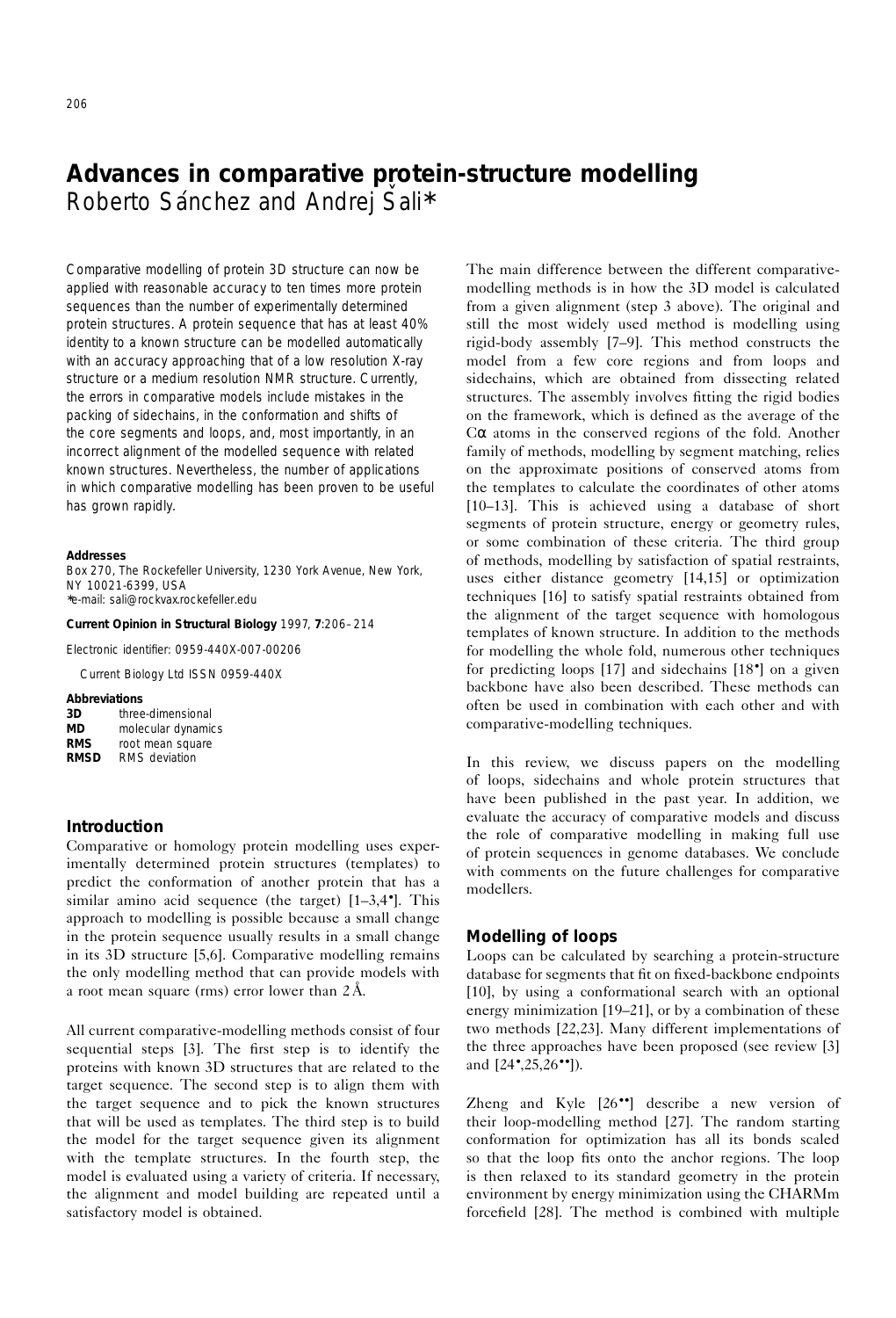copy sampling to increase its efficiency up to a factor of five. The sampling is biased to more populated regions of the (ψ,φ) map. Zheng and Kyle [26••] have calculated conformations of eight seven-residue loops embedded in the correct environment of the crystallographic protein structures. The main improvement in their method is that loop conformations are sampled more extensively. This decreases the average rms error for the backbone atoms from  $1.1 \text{ Å}$  to  $0.7 \text{ Å}$ . The accuracy of the loop models obtained in this study can probably not be expected in real modelling situations, even when the alignment is correct. The reason for this is that the correct environment of the loop, which can act as a mould, is not known in typical comparative-modelling problems.

Donate *et al.* [29••] describe an analysis of loops that is likely to be helpful in future prediction efforts. 2 024 loops of one to eight residues in length have been identified. These loops, grouped according to their length and type of their bounding secondary-structure segments, have been superimposed and clustered into 161 conformational classes, covering 63% of all loops. The relative disposition of the bounding secondary-structure elements varies among the classes. For each class, amino acid type preferences of some positions have been identified and expressed in terms of key residues. Most of these residues have been involved in stabilizing loop conformation, often via a positive φ conformation or a secondary-structure capping. The database can be used in loop modelling by comparing the sequence of the loop to be modelled and the spatial disposition of its anchoring secondary-structure segments with the potential template loops in the database.

Kwasigroch *et al.* [30•] describe a similar study of loops that is also likely to be useful in loop modelling. A database containing loops of three to eight residues long has been built. Loops have been divided into two parts: the side residues that directly bond to the flanking secondary-structure segments; and the inner section. The conformations of the side residues have been found to be correlated to those of the flanking secondary-structure segments, whereas the inner residues adopt conformations uncorrelated from one residue to the next. Loops of the same length are clustered into families of loops having similar conformations. For each cluster, residue positions are determined that have a nonrandom residue type and/or conformation. Despite the conserved conformation of the inner part of the loops within each cluster, the loop termini can show a high degree of structural variability.

## **Modelling of sidechains**

As for loops, sidechain conformation has been predicted from similar structures, from proteins in general, and from steric or energy considerations. Many different implementations of these approaches have been proposed (see reviews [3,18•] and [31–37,38••–42••,43]).

Dunbrack *et al.* [38••] recalculate and extensively evaluate their mainchain dependent sidechain rotamer library. Their library gives the probabilities for sidechain rotamers that depend on the mainchain  $(\psi, \phi)$  values as well as the residue type; it is available on Internet [44]. The multivariate rotamer library is justified by the significant correlations between the sidechain dihedral angles and the backbone  $(\psi, \phi)$  values. The initial sidechain conformations for optimization on a fixed backbone have been obtained according to the rotamer library and the conformation of the equivalent template sidechains. The subsequent combinatorial optimization is designed to remove most steric clashes. The accuracy of the method reaches 82% for  $χ_1$  dihedral angles and 72% for both  $χ_1$  and  $χ_2$  dihedral angles when the backbones from the templates in the range of 30–90% sequence identity are used; a prediction is deemed correct when within 40˚ of the target crystal structure value. This appears to be one of the most accurate methods for sidechain prediction.

Lee [39••] evaluates the accuracy of structural and thermodynamic predictions using his sidechain-modelling method. The main purpose is to measure the errors caused by the fixed-backbone approximation. Sidechain conformations of several single mutants of T4 lysozyme have been modelled on the wild-type backbone. The method builds sidechains on a fixed backbone by relying on the self-consistent mean field approximation [45,46]. The energetics are described by only Lennard–Jones and simple dihedral-angle terms. Two schemes for sidechain dihedral angles have been explored: discrete rotamers (the 'rotamer model'); and more flexible sidechains that have approximately 10 $\degree$  bins for  $\chi$  values (the 'continuous' model'). The rotamer model is more affected by the backbone shifts than the continuous model, which is able to accommodate the sidechains on the wild-type backbone by using distorted sidechain torsion angles. The predicted stability of the mutants using the 'continuous model' shows a good correlation with experimental values. Mainchain shifts of up to  $0.5 \text{ Å}$  cause increased sidechain coordinate errors of up to  $0.8 \text{\AA}$ , torsional errors of  $10-30^{\circ}$ , and exaggerated strain energy for overpacked mutants, compared with the same calculations performed with the correct mutant backbones.

Scheraga and coworkers [40••] use a set of known protein structures to derive continuous Gaussian trivariate  $(\psi, \phi, \chi_1)$  and bivariate  $(\psi, \phi)$  distributions for each residue type. Four classes of mainchain conformation have been distinguished for each residue type. The utility of the two distributions in preparing starting structures for energy minimization using the Empirical Conformational Energy Program for Peptides (ECEPP/3) force field has been tested in two ways. First, the backbone with the correct mainchain classes was used to pick the most probable starting sidechain conformations, once each, according to the trivariate and bivariate distributions. The trivariate distribution performed better than the bivariate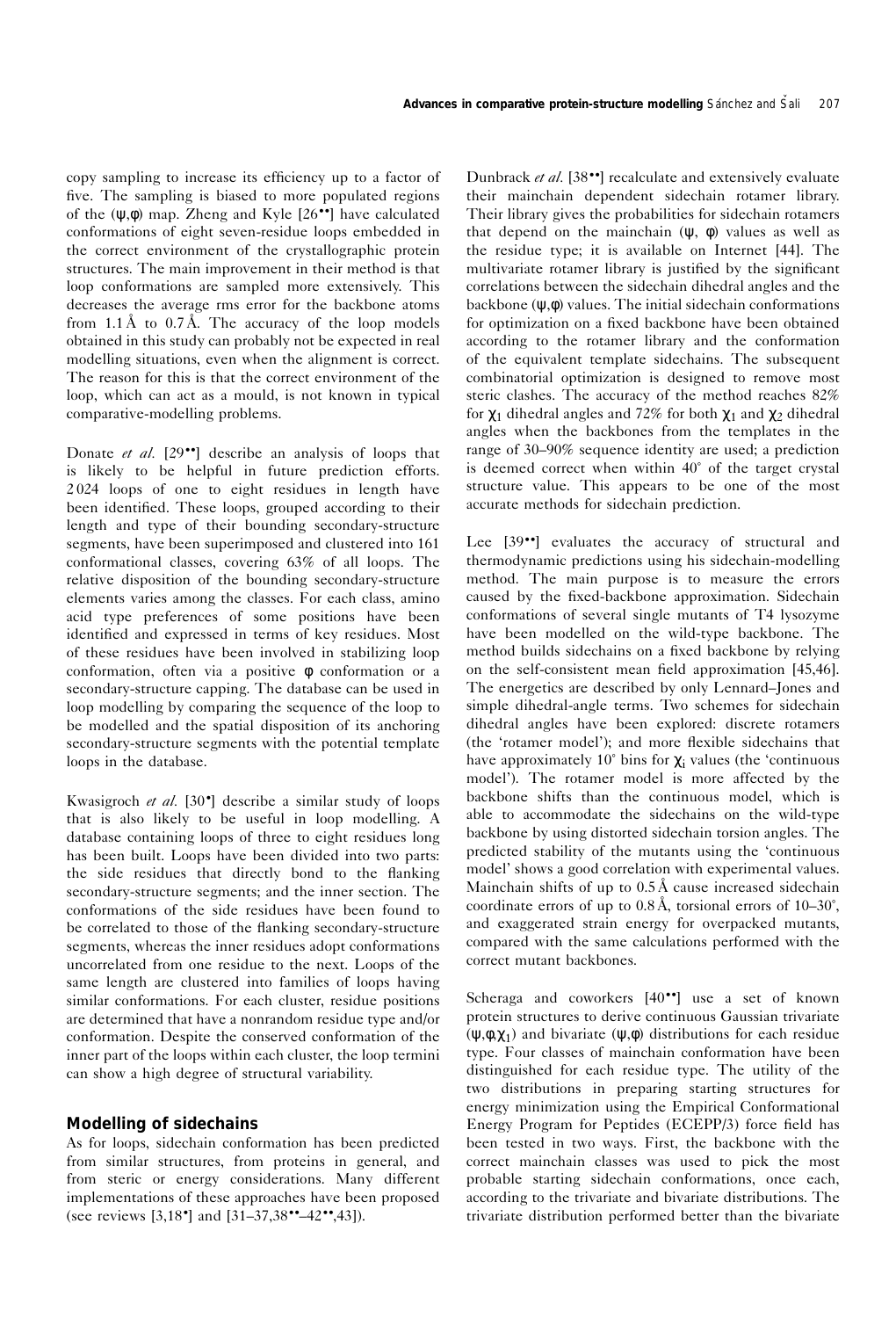distribution. Second, the sidechains were modelled on the backbone whose mainchain classes were predicted with only about 80% accuracy. In this case, it was better to use the most probable rotamer independent of  $(\psi, \phi)$  than to use the most probable rotamer in the trivariate distribution. A probable reason for this is that the errors in the backbone prediction are larger than the sensitivity of the correlations between the mainchain and sidechain conformations. The conclusion is that the trivariate distribution is useful in sidechain modelling on a fixed or an almost fixed backbone only when a sufficiently accurate backbone is available.

Shenkin *et al.* [41<sup>••</sup>] describe their sidechain-modelling method that builds sidechains onto a fixed backbone. It relies on the probabilities from a rotamer library [47] extended to all  $\chi_1$  angles and also avoids atom–atom overlaps. The search is performed by a simulated annealing Monte Carlo procedure. A low temperature sampling around the optimal model is used to estimate statistical entropy for each sidechain conformation. This entropy is observed to correlate with the prediction accuracy, which allows an assignment of a confidence level to the prediction of each sidechain conformation. No correlation between rotamer entropies and solvent accessibilities is observed, as noted previously [48]. Shenkin *et al.* [41••] suggest that this may reflect approximately equal flexibility of both the buried and exposed sidechains. The method predicts the correct rotamer for 57% of the sidechains in a sample of 49 proteins; 74% of the  $\chi_1$  angles are found in the correct minimum. If half of the predictions with the lowest entropy are selected, the correct rotamer is obtained in 79% and the correct  $χ_1$  in 84% of cases. All predictions are performed with the native backbone.

Vásquez  $[18\bullet]$  reviews and comments on various approaches to sidechain modelling. He emphasizes the importance of two effects generally not taken into account: first, the coupling between mainchain and sidechains; and second, the continuous nature of the distributions of sidechain dihedral angles; for example, 5–30% of sidechains in crystal structures are significantly different from their rotamer conformations [49]. Both effects appear to be important when correlating packing energies and stability [39••]. The correct energetics may be obtained for the incorrect reasons; that is, the sidechains adopt distorted conformations to compensate for the rigidity of the backbone. Correspondingly, the backbone shifts may hinder the use of these methods when the template structures are related by less than 50% sequence identity [42••]. This is consistent with the X-ray structure of a variant of  $\lambda$  repressor that reveals that the protein accommodates the potentially disruptive residues with shifts in its  $\alpha$ -helical arrangement and with only limited changes in sidechain orientations [50]. Some attempts to include backbone flexibility into sidechain modelling have been described [33,51] but are not yet generally applicable.

Chung and Subbiah [42••,43] give an elegant structural explanation for the rapid decrease in the conservation of sidechain packing as the sequence identity decreases below 30% [42••,43]. Although the fold is maintained, the pattern of sidechain interactions is generally lost in this range of sequence similarity [52]. Two sets of computations have been carried out for two sample protein sequences: the sidechain conformation has been predicted by maximizing packing both on the fixed native backbone and on a fixed backbone with approximately  $2 \text{ Å}$  rmsd from the native backbone; the  $2\text{\AA}$  rmsd generally corresponds to about 25–30% sequence identity between two proteins. The sidechain predictions based on the two kinds of a backbone turn out to be unrelated. Thus, in as much as packing reflects the true laws determining sidechain conformation, a backbone with less than 30% sequence identity to the sequence being modelled is no longer sufficiently restraining to result in the correct packing of the buried sidechains.

## **Modelling of whole structures**

The three different approaches to comparative modelling of the whole fold — modelling using assembly of rigid bodies, using segment matching, and using satisfaction of spatial restraints — are reviewed in [3] (see also the Introduction). All these approaches rely on an alignment between the target sequence and at least one template structure. In this review, we will not discuss the identification of the templates and their alignment with the target sequence [3,53,54], nor the early 1995 papers on comparative modelling [55•,56•] that are not reviewed in [3]. Some available software packages for comparative modelling of whole proteins are listed in Table 1.

Because the modelling by satisfaction of spatial restraints can use many different types of information about the target sequence, it is perhaps the most promising of all comparative-modelling techniques. For example, restraints could be provided by rules for secondary-structure packing [57], analyses of hydrophobicity [58••] and correlated mutations [59], empirical potentials of mean force [60], NMR experiments [61], cross-linking experiments [62], image reconstruction in electron microscopy [63], site-directed mutagenesis [64], fluorescence spectroscopy, intuition, etc. In this way, a comparative model, especially in the difficult cases, could be improved by making it consistent with available experimental data and/or with more general knowledge about protein structure.

Aszódi and Taylor [58<sup>••</sup>] describe a comparative-modelling method based on satisfaction of spatial constraints using distance geometry. The input is an alignment of the target sequence with the template structures, the output is a simplified model of the protein consisting of  $C\alpha$ atoms and pseudoatoms corresponding to a centroid of each sidechain. The procedure is implemented in program DRAGON, which is related to other methods based on distance geometry [14,15]. The procedure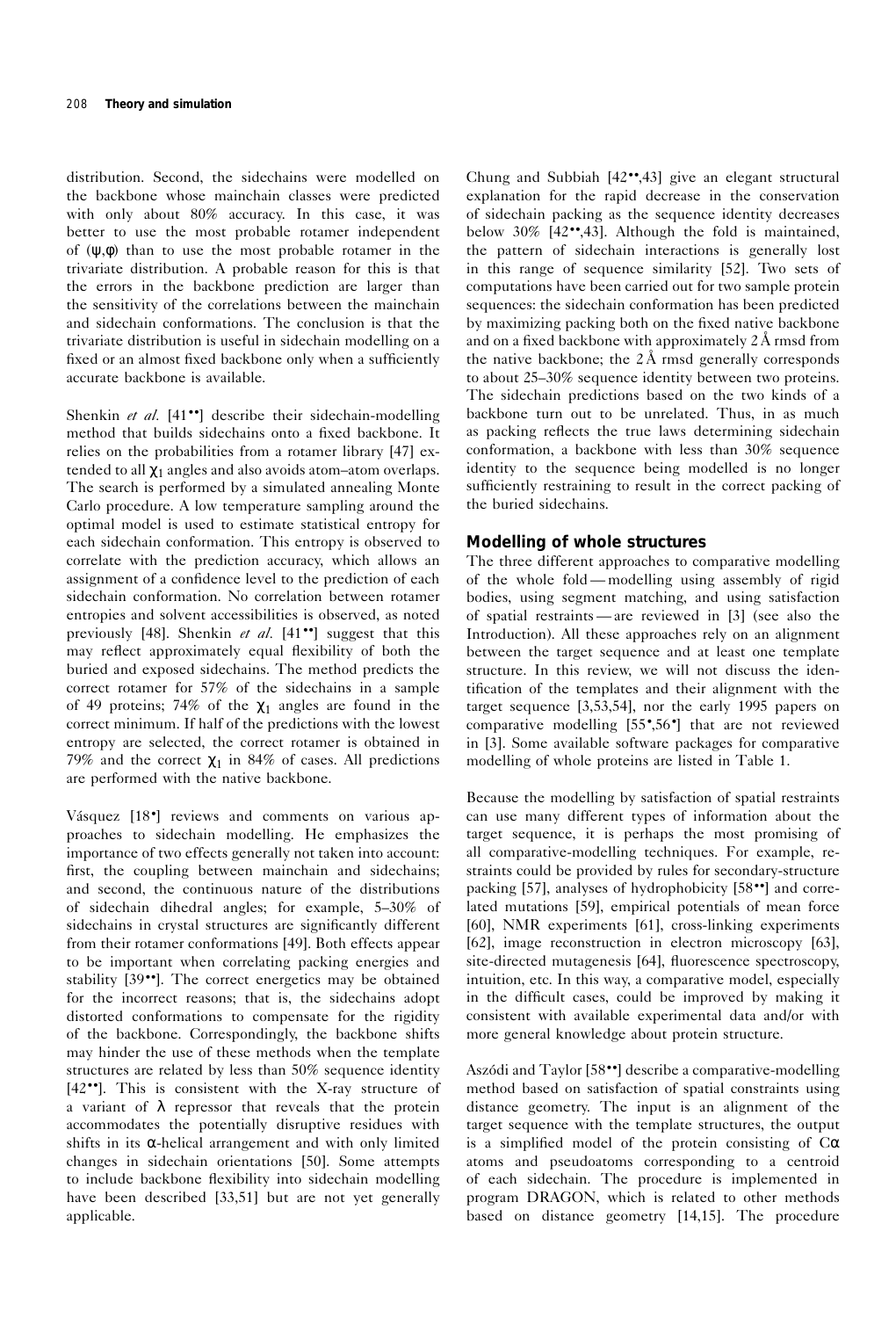| L<br>ш. |  |
|---------|--|
|         |  |

| Available software packages for comparative modelling of whole proteins. |               |                                                              |         |           |  |
|--------------------------------------------------------------------------|---------------|--------------------------------------------------------------|---------|-----------|--|
| Program                                                                  | Availability  | World Wide Web address                                       | Method* | Reference |  |
| <b>COMPOSER</b>                                                          | Public.       | http://felix.bioc.cam.ac.uk/soft-base/html                   |         | [100]     |  |
| CONGEN                                                                   | <b>Public</b> | email: bruc@dino.squibb.com                                  |         | [101]     |  |
| <b>DRAGON</b>                                                            | <b>Public</b> | http://www.nimr.mrc.ac.uk/~mathbio/a-aszodi/dragon.html      |         | [58]      |  |
| <b>MODELLER</b>                                                          | <b>Public</b> | http://quitar.rockefeller.edu/modeller/modeller.html         |         | [16]      |  |
| <b>NAOMI</b>                                                             | <b>Public</b> | http://www.ocms.ox.ac.uk./~smb/Software/N_details/naomi.html |         | [102]     |  |
| <b>WHAT IF</b>                                                           | <b>Public</b> | http://www.sander/.embl.heidelberg.de/vriend/                |         | [103]     |  |
| Insightll                                                                | Commercial    | http://www.msi.com/                                          | 1, 3    | (a)       |  |
| LOOK.                                                                    | Commercial    | http://www.mag.com/                                          | ำ       | [13]      |  |
| <b>OUANTA</b>                                                            | Commercial    | http://www.msi.com/                                          | 1.3     | (a)       |  |
| <b>SYBYL</b>                                                             | Commercial    | http://www.tripos.com/                                       | 1, 3    | (b)       |  |
| SWISS-MOD                                                                | Public server | http://www-isrec.unil.ch/SWISS-MODEL.html                    |         | [104]     |  |

∗Method key (see also the Introduction): 1, comparative modelling by assembly of rigid bodies; 2, comparative modelling by segment matching; 3, comparative modelling by satisfaction of spatial restraints. SYBYL includes COMPOSER; QUANTA and InsightII include MODELLER, as well as in-house algorithms for modelling by rigid body assembly; InsightII also includes CONSENSUS [105]. SWISS-MOD is an Internet server for comparative modelling that takes either the target sequence or its alignment with known structures as input. Many additional programs specialize in modelling of sidechains or loops only. (a) Molecular Simulations Inc, San Diego. (b) Tripos, St Louis.

consists of gradually projecting a model of a protein from a high dimensional Euclidean space into the 3D dimensional space, subject to a large number of distance constraints. The distance constraints include homologyderived upper and lower distance bounds that are obtained from the alignment. These bounds are supplemented by stereochemical and more general distance restraints inferred from the conserved hydrophobicity patterns in the alignment. The method is rapid and might therefore be useful for generating preliminary models for the evaluation of alignments and for detailed refinement.

## **Accuracy of comparative models**

Recently, protein modellers have been challenged to model sequences with unknown 3D structure again and to submit their models to the second 'Meeting on Critical Assessment of Techniques for Protein Structure Prediction' (CASP) in Asilomar [65]. At the same time, the 3D structures of the prediction targets were being determined by X-ray crystallography or NMR methods. The structures only became available after the models were calculated. Thus, it was possible to test the modelling methods objectively.

The best comparative techniques have been found to generally produce models with good stereochemistry and an overall structural accuracy that is slightly higher than the similarity between the template and the actual target structures when the modelling alignment is correct. Two modest improvements relative to the results from the first CASP meeting in 1994 [66] are apparent: better alignments resulting from more careful manual editing; and better techniques for modelling insertions shorter than about eight residues.

The errors in comparative models can be divided into four categories [67]: sidechain-packing errors; distortions and rigid-body changes in regions that are aligned correctly (e.g. loops, helices); distortions and rigid-body changes in insertions (e.g. loops); and distortions in incorrectly aligned regions (e.g. loops and longer segments that have low sequence identity to the templates).

The consequence of these errors is that the comparative method can result in models with a mainchain rms error as low as  $1 \text{\AA}$  for 90% of the mainchain residues, if a sequence is at least 40% identical to one or more of the templates [67]. In this range of sequence similarity, the alignment is mostly straightforward to construct, there are not many gaps, and structural differences between the proteins are usually limited to loops and sidechains. When sequence identity is between 30% and 40%, the structural differences become larger, and the gaps in the alignment are more frequent and longer. As a result, the mainchain rms error rises to ~1.5Å for about 80% of residues. The rest of the residues are modelled with large errors because the methods generally cannot model structural distortions and rigid-body shifts and cannot recover from misalignments (see Conclusions). Currently, insertions longer than about eight residues cannot usually be modelled accurately, whereas shorter loops can frequently be modelled successfully [17]. Model evaluation methods are frequently successful in identifying the inaccurately modelled regions of a protein [68].

When there are alignment errors in the template–target alignment used for modelling, and when the correct, structure-based template–target alignment is used for comparing the template with the actual target structure, the target structure is frequently more similar to the closest template structure than to the model. In contrast, if the modelling target–template alignment is used in evaluating the similarity between the actual target structure and the template, the target structure is generally closer to the model than to the template  $(R$  Sánchez,  $A$  Šali, unpublished data). As a result, using a model is generally better than using the template structure even when the alignment is incorrect because the actual target structure,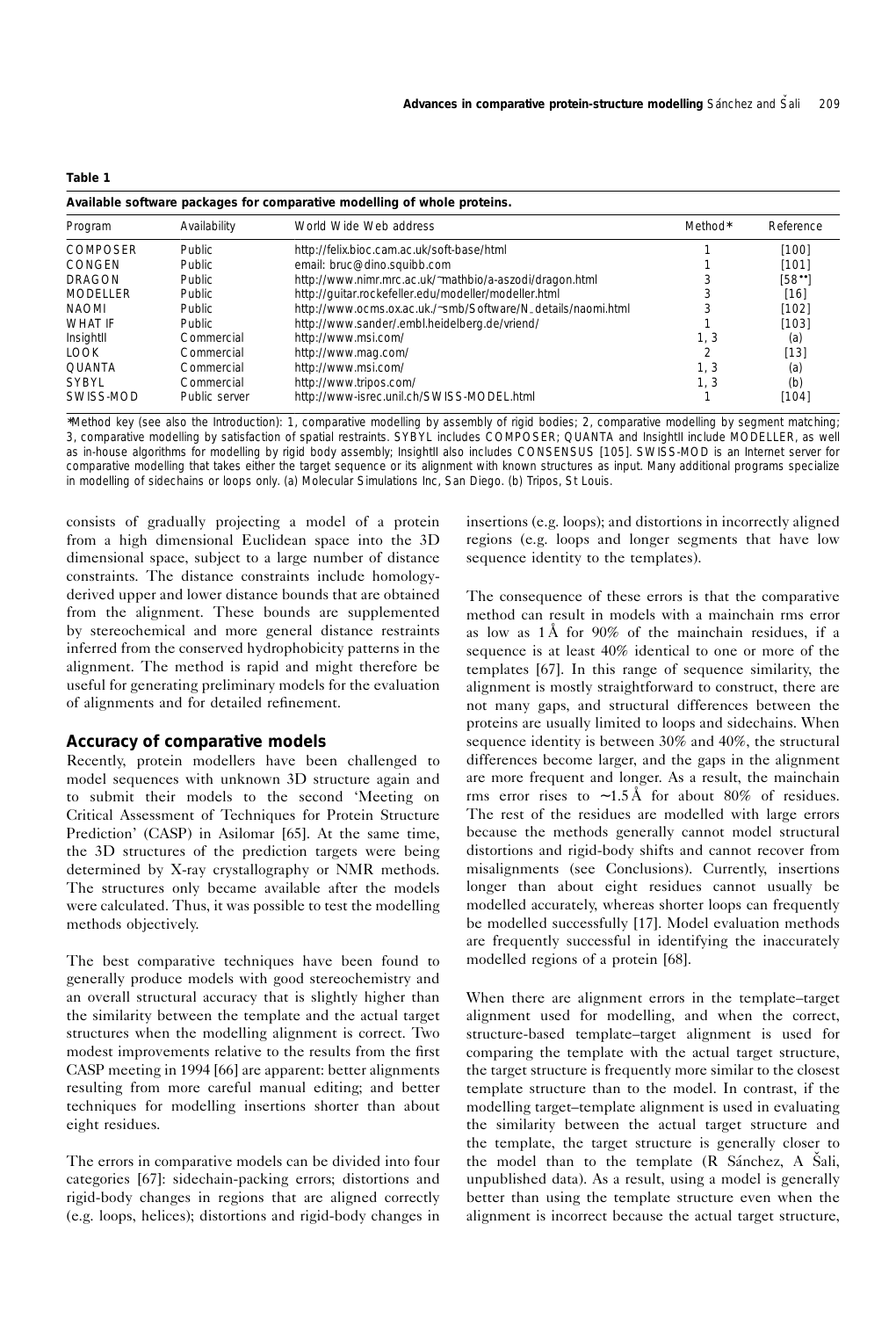and therefore the correct template–target alignment, are not available in practical modelling applications.

To put the errors into perspective, we will list the differences among experimentally determined structures of the same protein. The  $1 \AA$  accuracy of mainchain atom positions corresponds to X-ray structures defined at a low resolution of about  $2.5 \text{ Å}$  and with an R-factor of about 25% [69], as well as to medium resolution NMR structures determined from ten interproton distance restraints per residue [70,71]. Similarly, differences between the highly refined X-ray and NMR structures of the same protein also tend to be about  $1 \text{\AA}$  [70]. Changes in the environment (e.g. crystal packing, solvent, ligands) can also have a significant effect on the structure [72]. Overall, comparative modelling based on templates with more than 40% identity is almost as good, simply because the homologues at this level of similarity are likely to be as similar to each other as are the structures for the same protein determined by different experimental techniques under different conditions. The caveat in modelling, however, is that some regions, mainly loops and sidechains, have larger errors.

# **Comparative modelling and genome databases**

In a few years, the genome projects will have provided us with the amino acid sequences of more than 500 000 proteins — the catalysts, inhibitors, messengers, receptors, transporters, and building blocks of the living organisms. The full potential of the genome projects will only be realized once we assign and understand the function of these new proteins. The understanding, modification and manipulation of protein function generally require knowledge of the 3D structure of a protein at the atomic level. Unfortunately, experimental methods for protein structure determination are time consuming and not successful with all proteins; consequently, 3D structures have been determined for only a tiny fraction of proteins for which the amino acid sequence is known. For many protein sequences, however, comparative modelling can provide a useful 3D model. In fact, about one third of the 198,449 known protein sequences [73] are related to at least one of the 4,861 known protein structures (Brookhaven Protein Data Bank [74,75]) [4•,76,77,78•]. Thus, the number of sequences that can be modelled relatively accurately at this moment is an order of magnitude larger than the number of experimentally determined protein structures. Furthermore, the usefulness of comparative modelling is steadily increasing because genome projects are producing more sequences and because novel protein folds are being determined experimentally. It has been estimated that there are approximately 1 000 different protein fold families, one third of which have already been structurally defined [76,77,78•]. Assuming the current growth rate in the number of known protein structures, the structure of at least one member of most protein fold families will be determined in only about six years (see Fig. 4c in [78•]),

thus allowing comparative modelling to be applicable to most of the protein sequences at that time. This means that when the human genome project is finished it will be possible to use comparative modelling to obtain approximate 3D models for most of the proteins in the human genome.

Comparative modelling, even if less accurate than experimental methods, can be helpful in proposing and testing hypotheses in molecular biology, such as hypotheses about the location of ligand-binding sites [79], substrate specificity [80<sup>•</sup>], and drug design [81]. It can also provide starting models in X-ray crystallography [82] and NMR spectroscopy [61]. Possible uses of comparative modelling are illustrated by a number of recent applications [62,80•,83•,84•,85,86,87•,88]). An exhaustive survey of many comparative-modelling studies is given in [1].

## **Conclusions**

Future improvements of comparative modelling should aim to model proteins with lower similarities to known structures (e.g. < 30% sequence identity), to increase the accuracy of the models, and to make modelling fully automated. The improvements will probably include the simultaneous optimization of sidechain and backbone conformations in sidechain modelling, the simultaneous optimization of a loop and its environment in loop modelling, and the simultaneous optimization of the alignment and the model. At the same time, better potential functions and possibly better optimizers are needed. The potential function should guide the model away from the templates in the direction towards the correct structure. An addition of atomic or residue-based potentials of mean force to the homology-derived scoring function, such as that of MODELLER [16], could be one way of achieving this goal [89••,90••]. This is a difficult problem, as illustrated by the fact that no present force field or potential of mean force can produce a model with a mainchain rmsd from the X-ray structure smaller than about  $1 \text{\AA}$ , even when the starting conformation is the X-ray structure itself. For example, MD simulations in solvent generally have a mainchain rmsd of more than  $1 \, \text{\AA}$ and the most detailed lattice folding simulations result in models with an rms error larger than  $2\text{\AA}$  [91]. As most of the mainchain atoms in two homologues with at least 40% sequence identity usually superimpose with an rmsd of about  $1 \text{\AA}$ , it is currently better to aim to reproduce the template structures as closely as possible, rather than to venture away from the templates in the search for a better model.

The major factor that limits the use of comparative modelling in the cases of less than 30% sequence identity is the alignment problem. In principle, the alignment can be derived by any of the sequence or sequence–structure alignment methods, but, in practice, even careful manual editing frequently results in significant alignment errors. At 30% sequence identity, the fraction of incorrectly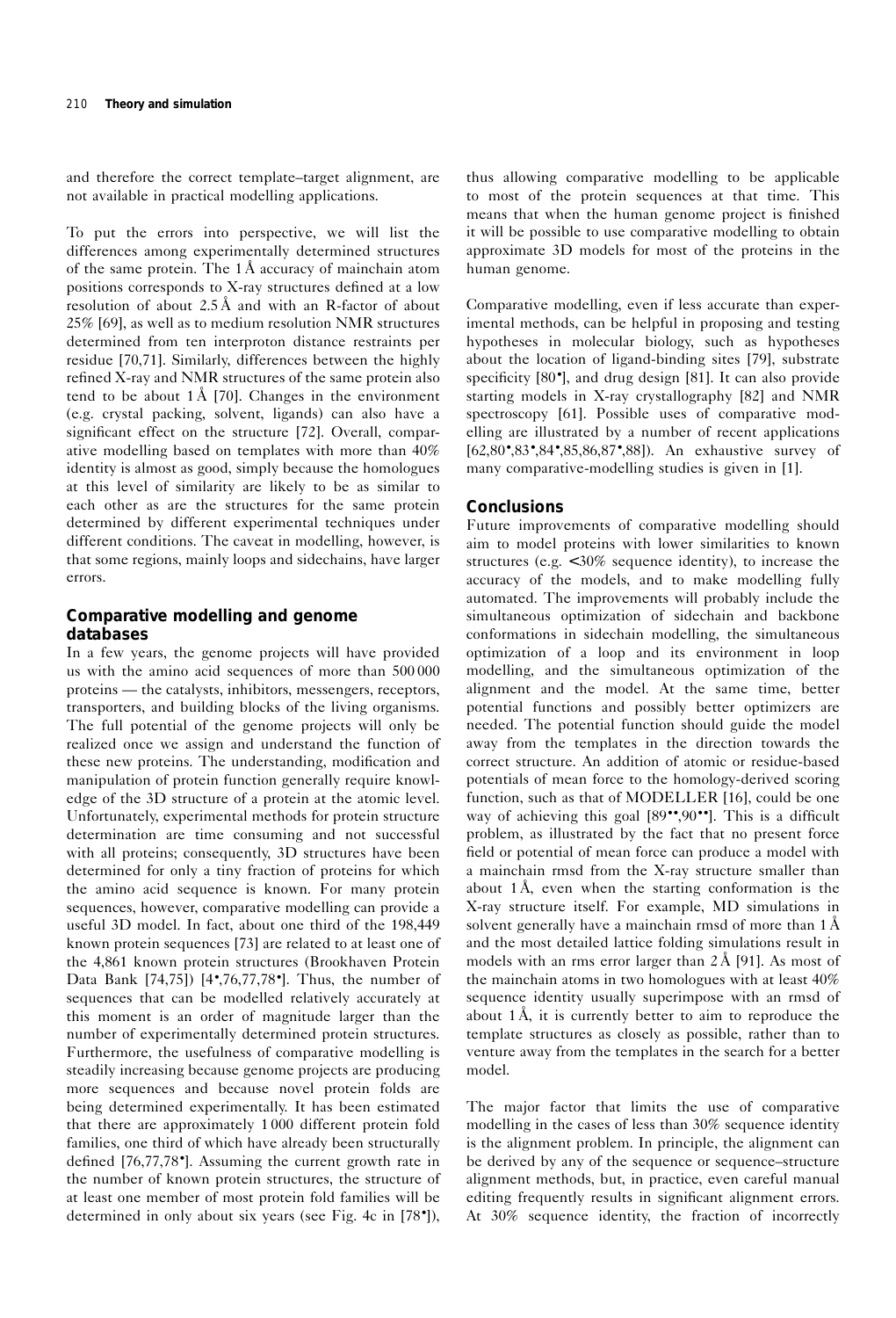aligned residues is about 20%, and this number rises sharply with further decreases in sequence similarity [92]; an additional complication is that even structure–structure comparisons may not result in a unique alignment for proteins with less than about 25% identity [93•,94•]. This limits the usefulness of comparative modelling because no current modelling technique can recover from an incorrect input alignment. Profile matching [95] and threading methods [96–98] appear to be a natural solution to the alignment problem in comparative modelling. Whereas these techniques are successful in identifying related folds, however, they currently appear to be somewhat less successful in generating correct alignments. To reduce the errors in the model that stemm from the alignment errors, iterative changes in the alignment during the calculation of the model are needed. A case in point is provided by the generation and analysis of multiple models, based on different templates, for the EF-hand calcium-binding proteins [99•].

Although comparative modelling needs significant improvement, it is already a mature technique that can be used to address many practical problems. With the increase in the number of protein sequences discovered and in the fraction of all folds that are known, comparative modelling will be an increasingly important tool for biologists who seek to understand and control normal and disease-related processes in living organisms.

## **Acknowledgements**

Andrej Šali is a Sinsheimer Scholar. Roberto Sánchez is a Howard Hughes Medical Institute predoctoral fellow. Support by National Institutes of Health grant GM 54762 is also acknowledged.

## **References and recommended reading**

Papers of particular interest, published within the annual period of review, have been highlighted as:

- of special interest of outstanding interest
- 1. Johnson MS, Srinivasan N, Sowdhamini R, Blundell BL: **Knowledge-based protein modelling.** *CRC Crit Rev Biochem Mol Biol* 1994, **29**:1–68.
- 2. Bajorath J, Stenkamp R, Aruffo A: **Knowledge-based model building of proteins: concepts and examples.** *Protein Sci* 1994, **2**:1798–1810.
- 3. Šali A: Modelling mutations and homologous proteins. Curr *Opin Biotechnol* 1995, **6**:437–451.
- 4. Rost B, Sander C: **Bridging the protein sequence-structure gap by structure predictions.** *Annu Rev Biophys Biomol Struct* 1996, **25**:113–136.

A review of protein structure prediction methods, including secondary-structure prediction, contact prediction, comparative modelling and fold recognition.

- 5. Lesk AM, Chothia CH: **The response of protein structures to amino-acid sequence changes.** *Phil Trans R Soc London Ser B* 1986, **317**:345–356.
- 6. Hubbard TJP, Blundell TL: **Comparison of solvent inaccessible cores of homologous proteins: definitions useful for protein modelling.** *Protein Eng* 1987, **1**:159–171.
- 7. Browne WJ, North ACT, Phillips DC, Brew K, Vanaman TC, Hill RC: **A possible three-dimensional structure of bovine** α**lactalbumin based on that of hen's egg-white lysozyme.** *J Mol Biol* 1969, **42**:65–86.
- 8. Greer J: **Comparative model-building of the mammalian serine proteases.** *J Mol Biol* 1981, **153**:1027–1042.
- 9. Blundell TL, Sibanda BL, Sternberg MJE, Thornton JM: **Knowledge-based prediction of protein structures and the design of novel molecules.** *Nature* 1987, **326**:347–352.
- 10. Jones TH, Thirup S: **Using known substructures in protein model building and crystallography.** *EMBO J* 1986, **5**:819–822.
- 11. Unger R, Harel D, Wherland W, Sussman JL: **A 3-D building blocks approach to analyzing and predicting structure of proteins.** *Proteins* 1989, **5**:355–373.
- 12. Claessens M, Cutsem EV, Lasters I, Wodak S: **Modelling the polypeptide backbone with 'spare parts' from known protein structures.** *Protein Eng* 1989, **4**:335–345.
- 13. Levitt M: **Accurate modeling of protein conformation by automatic segment matching.** *J Mol Biol* 1992, **226**:507–533.
- 14. Havel TF, Snow ME: **A new method for building protein conformations from sequence alignments with homologues of known structure.** *J Mol Biol* 1991, **217**:1–7.
- 15. Srinivasan S, March CJ, Sudarsanam S: **An automated method for modeling proteins on known templates using distance geometry.** *Protein Sci* 1993, **2**:227–289.
- 16. Šali A, Blundell TL: Comparative protein modelling by **satisfaction of spatial restraints.** *J Mol Biol* 1993, **234**:779–815.
- 17. Fidelis K, Stern PS, Bacon D, Moult J: **Comparison of systematic search and database methods for constructing segments of protein structure.** *Protein Eng* 1994, **7**:953–960.
- 18. Vásquez M: Modeling side-chain conformation. Curr Opin Struct *Biol* 1996, **6**:217–221.

The main approximations in sidechain modelling with emphasis on the rigidbackbone approximation are reviewed.

- 19. Moult J, James MNG: **An algorithm for determining the conformation of polypeptide segments in proteins by systematic search.** *Proteins* 1986, **1**:146–163.
- 20. Bruccoleri RE, Karplus M: **Prediction of the folding of short polypeptide segments by uniform conformational sampling.** *Biopolymers* 1987, **26**:137–168.
- 21. Fine RM, Wang H, Shenkin PS, Yarmush DL, Levinthal C: **Predicting antibody hypervariable loop conformations. II: Minimization and molecular dynamics studies of MCP603 from many randomly generated loop conformations.** *Proteins* 1986, **1**:342–362.
- 22. Martin ACR, Cheetham JC, Rees AR: **Modeling antibody hypervariable loops: a combined algorithm.** *Proc Natl Acad Sci USA* 1989, **86**:9268–9272.
- 23. Chothia C, Lesk AM, Levitt M, Amit AG, Mariuzza RA, Phillips SEV, Poljak RJ: **The predicted structure of immunoglobulin d1.3 and its comparison with the crystal structure.** *Science* 1986, **233**:755–758.

• 24. Tenette C, Ducancel F, Smith JC: **Structural model of the antisnake-toxin antibody, M**α**2,3.** *Proteins* 1996, **26**:9–31. A combination of three existing methods to model antibody CDR loops is described.

- 25. Reczko M, Martin ACR, Bohr H, Suhai S: **Prediction of hypervariable CDR-H3 loop structures in antibodies.** *Protein Eng* 1996, **8**:389–395.
- 26. Zheng Q, Kyle DJ: **Accuracy and reliability of the scaling-**
- •• **relaxation method for loop closure: an evaluation based**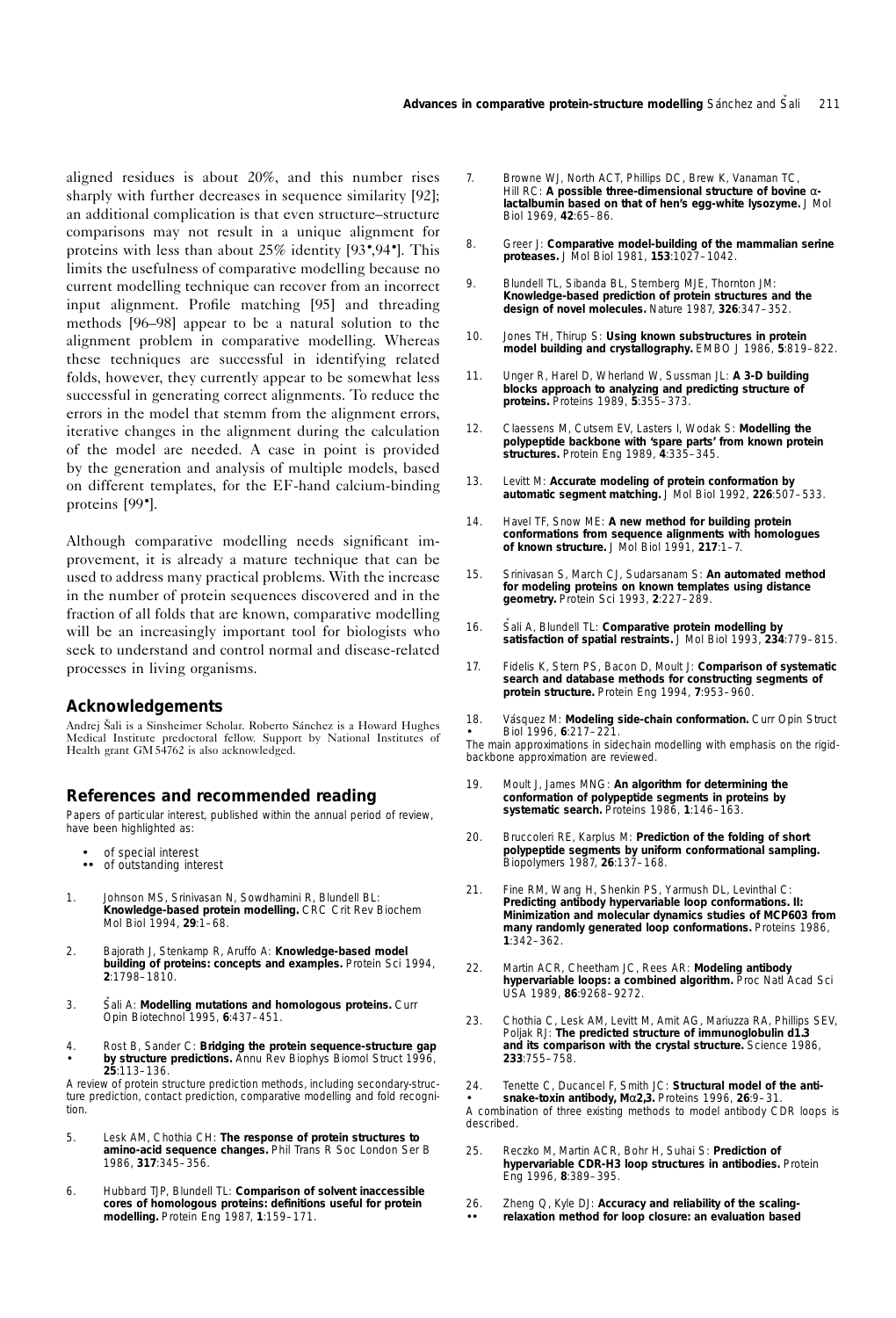**on extensive and multiple copy conformational samplings.** *Proteins* 1996, **24**:209–217.

An extension and evaluation of the previously published loop-modelling method is described [27].

- 27. Zheng Q, Rosenfeld RJ, Vajda S, DeLisi C: **Determining protein loop conformation using scaling-relaxation techniques.** *Protein Sci* 1993, **2**:1242–1248.
- 28. Brooks BR, Bruccoleri RE, Olafson BD, States DJ, Swaminathan S, Karplus M: **CHARMm: a program for macromolecular energy minimization and dynamics calculations.** *J Comp Chem* 1983, **4**:187–217.
- •• 29. Donate LE, Rufino SD, Canard LHJ, Blundell TL: **Conformational analysis and clustering of short and medium size loops connecting regular secondary structures: a database for modeling and prediction.** *Protein Sci* 1996, **5**:2600–2616.

A classification of loops by length, sequence, mainchain conformation and relative disposition of the flanking secondary-structure segments is described.

• 30. Kwasigroch J-M, Chomilier J, Mornon J-P: **A global taxonomy of loops in globular proteins.** *J Mol Biol* 1996, **259**:855–872. A database of loops that are clustered into families on the basis of their length and conformation is described.

- 31. Nayeem A, Scheraga HA: **A statistical analysis of side-chain conformations in proteins: comparison between ECEPP predictions.** *J Protein Chem* 1994, **13**:283–296.
- 32. Goldstein RF: **Efficient rotamer elimination applied to protein side chains and related spin glasses.** *Biophys J* 1994, **66**:1335–1340.
- 33. Harbury PB, Tidor B, Kim PS: **Repacking proteins cores with backbone freedom: structure prediction for coiled coils.** *Proc Natl Acad Sci USA* 1995, **92**:8408–8412.
- 34. Lasters I, De Maeyer M, Desmet J: **Enhanced dead-end elimination in the search for the global minimum energy conformation of a collection of protein side chains.** *Protein Eng* 1995, **8**:815–822.
- 35. Vásquez M: An evaluation of discrete and continuum search **techniques for conformational analysis of side chains in proteins.** *Biopolymers* 1995, **36**:53–70.
- 36. Keller DA, Shibata M, Marcus E, Ornstein RL, Rein R: **Finding the global minimum: a fuzzy end elimination implementation.** *Protein Eng* 1995, **8**:893–904.
- 37. Hwang JK, Liao WF: **Side-chain prediction by neural networks and simulated annealing optimization.** *Protein Eng* 1995, **8**:893–904.
- •• 38. Bower MJ, Cohen FE, Dunbrack RL: **Prediction of protein sidechain rotamers from a backbone-dependent rotamer library: a new homology modeling tool.** *J Mol Biol* 1997, in press.

A backbone-dependent rotamer library is tested in 'real world' comparative modelling cases using templates in the range from 30–90% sequence identity. A high prediction accuracy is obtained.

•• **Ala98**→**Val mutants of T4 lysozyme.** *Fold Des* 1996, **1**:1–12. 39. Lee C: **Testing homology modeling on mutant proteins: predicting structural and thermodynamic effects in the**

Two variants of a packing method for modelling sidechains on a fixed backbone are tested on single mutants of T4 lysozyme. The impact of the backbone accuracy on structural and thermodynamic predictions is assessed. The method that allows finer steps in  $\chi_1$  torsion rotations is shown to be less sensitive to backbone errors than the rotamer-based model.

•• 40. Cheng B, Nayeem A, Scheraga HA: **From secondary structure to three-dimensional structure: improved dihedral angle probability distribution function for use with energy searches for native structures of polypeptides and proteins.** *J Comp Chem* 1996, **17**:1453–1480.

Trivariate ( $\psi$ , $\phi$ , $\chi$ <sub>1</sub>) probability distributions are derived for each residue type from a database of known protein structures. Their performance in mainchain/sidechain conformational searches is compared with those of some alternative probability distributions.

•• 41. Shenkin SP, Farid H, Fetrow JS: **Prediction and evaluation of side-chain conforma-tions for protein backbone structures.** *Proteins* 1996, **26**:323–352.

A rapid algorithm for sidechain rotamer prediction on a fixed backbone is described. It is based on a rotamer library and Monte Carlo search. A method for estimating prediction accuracy is proposed.

•• 42. Chung SY, Subbiah S: **A structural explanation for the twilight zone of protein sequence homology.** *Structure* 1996, **4**:1123–1127.

A possible structural explanation is given for the abrupt and large changes in the sidechain-packing patterns when mainchain differences become larger than approximately 2 A

- 43. Chung SY, Subbiah S: **The use of side-chain packing methods in modeling bacteriophage repressor and cro proteins.** *Protein Sci* 1995, **4**:2300–2309.
- 44. **The backbone-dependent rotamer library on World Wide Web URL:** http://www.cmpharm.ucsf.edu/∼dunbrack
- 45. Lee C: **Predicting protein mutant energetics by self consistent ensemble optimisation.** *J Mol Biol* 1994, **236**:918–939.
- 46. Koehl P, Delarue M: **Mean-field minimization methods for biological macromolecules.** *Curr Opin Struct Biol* 1996, **6**:222–226.
- 47. Ponder JW, Richards FM: **Tertiary templates for proteins: use of packing criteria in the enumeration of allowed sequences for different structural classes.** *J Mol Biol* 1987, **193**:775–791.
- 48. Koehl P, Delarue M: **Application of a self-consistent mean field theory to predict protein side-chains conformation and estimate their conformational entropy.** *J Mol Biol* 1994, **239**:249–275.
- 49. Schrauber H, Eisenhaber F, Argos P: **Rotamers: to be or not to be? An analysis of amino acid side-chain conformations in globular proteins.** *J Mol Biol* 1993, **230**:592–612.
- 50. Lim WA, Hodel A, Sauer RT, Richards FM: **The crystal structure of a mutant protein with altered but improved hydrophobic core packing.** *Proc Natl Acad Sci USA* 1994, **91**:423–427.
- 51. Koehl P, Delarue M: **A self consistent mean field approach to simultaneous gap closure and side-chain positioning in protein homology modelling.** *Nat Struct Biol* 1995, **2**:163–170.
- 52. Russell RB, Barton GJ: **Structural features can be unconserved in proteins with similar folds. An analysis of side-chain to sidechain contacts secondary structure and accessibility.** *J Mol Biol* 1994, **244**:332–350.
- 53. Holm L, Sander C: **Searching protein structure databases has come of age.** *Proteins* 1994, **19**:165–173.
- 54. Barton GJ: **Protein sequence alignment and database scanning.** In *Protein Structure Prediction: A Practical Approach.* Edited by Sternberg MJE. Oxford: IRL Press; 1997:31-63.
- 55. Lipke PN, Chen M-H, De Nobel H, Kurjan J, Kahn PC:
- **Homology modeling of an immunoglobulin-like domain in the** *Saccharomyces cerevisiae* **adhesion protein** α**-agglutinin.** *Protein Sci* 1995, **4**:2168–2178.

An example of a difficult comparative modelling case, which is based on a low similarity between the target and template proteins. The secondarystructure predictions are used systematically to improve the input alignment for the modelling procedure.

• 56. Mandal C, Kingery BD, Anchin JM, Subramaniam S, Linthicum DS: **ABGEN: a knowledge-based automated approach for antibody structure modeling.** *Nat Biotechnol* 1996, **14**:323–328.

A completely automated antibody-modelling system that uses the existing sequence and structural databases of known antibodies is described.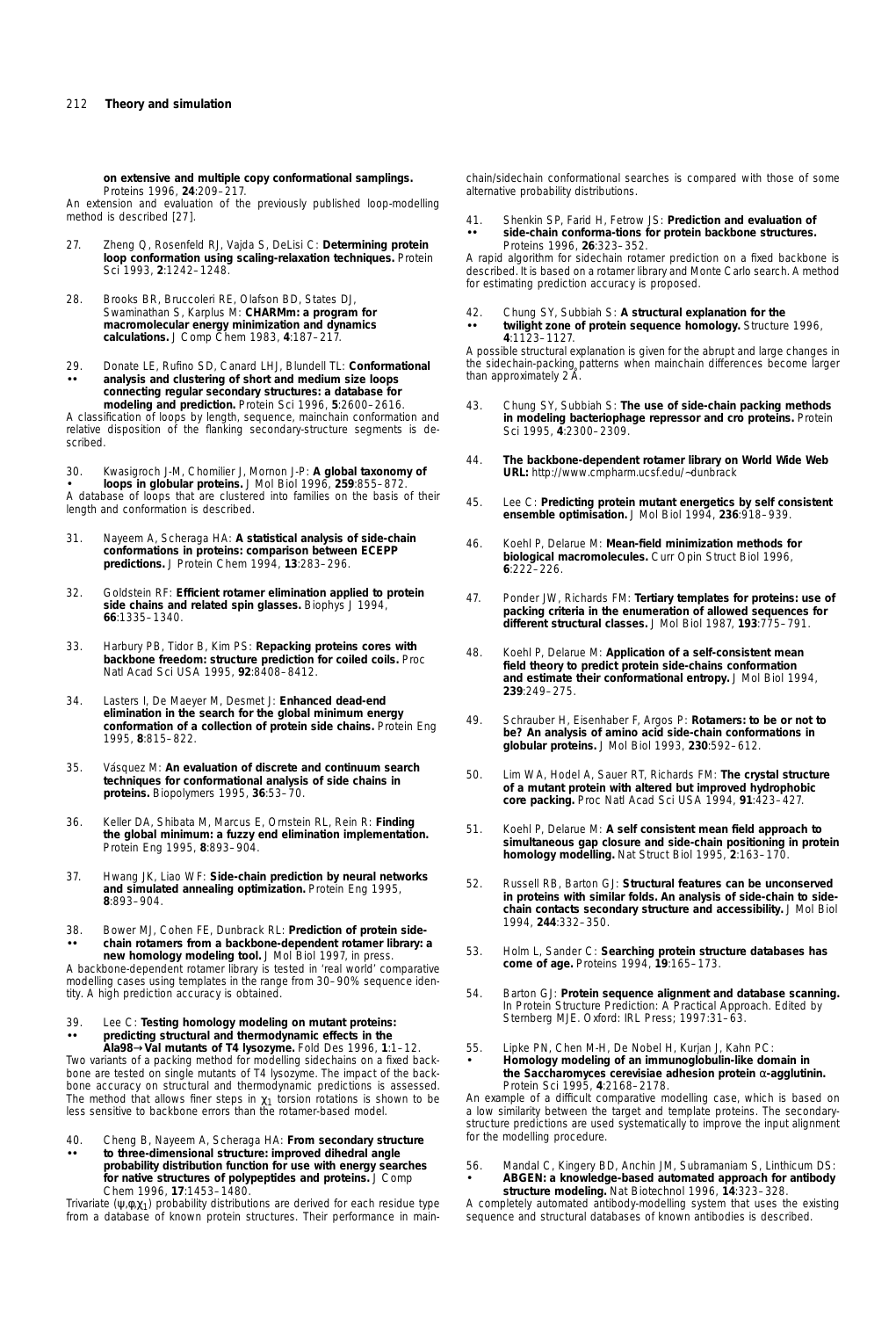- 57. Taylor WR: **Protein fold-refinement: building models from idealized folds using motif constraints and multiple sequence data.** *Protein Eng* 1993, **6**:593–604.
- •• 58. Aszódi A, Taylor WR: Homology modelling by distance **geometry.** *Fold Des* 1996, **1**:325–334.

A description of a comparative-modelling method that is based on distance geometry is presented. The method is useful for the quick generation of a large number of low resolution models. The models consist of residues described by a Cα atom and a sidechain pseudoatom.

- 59. Gobel U, Sander C, Schneider R, Valencia A: **Correlated mutations and residue contacts in proteins.** *Proteins* 1994, **18**:309–317.
- 60. Sippl MJ: **Calculation of conformational ensembles from potentials of mean force. An approach to the knowledgebased prediction of local structures in globular proteins.** *J Mol Biol* 1990, **213**:859–883.
- 61. Sutcliffe MJ, Dobson CM, Oswald RE: **Solution structure of neuronal bungaro-toxin determined by two-dimensional NMR spectroscopy: calculation of tertiary structure using systematic homologous model building, dynamical simulated annealing, and restrained molecular dynamics.** *Biochemistry* 1992, **31**:2962–2970.
- 62. Rossi V, Gaboriaud C, Lacroix M, Ulrich J, Fontecilla-Camps JC, Gagnon J, Arlaud GJ: **Structure of the catalytic region of human complement protease c1s: study by chemical cross-linking and three-dimensional homology modelling.** *Biochemistry* 1995, **34**:7311–7321.
- 63. Neil KJ: **Structure of recombinant rat UBF by electron image analysis and homology modelling.** *Nucleic Acids Res* 1995, **24**:1472–1480.
- 64. Boissel JP, Lee WR, Presnell SR, Cohen FE, Bunn HF: **Erythropoietin structure–function relationships. Mutant proteins that test a model of tertiary structure.** *J Biol Chem* 1993, **268**:15983–15993.
- 65. **Second meeting on the critical assessment of techniques for protein structure prediction on World Wide Web URL:** http://iris4.carb.nist.gov/casp2/
- 66. Mosimann S, Meleshko R, James MNG: **A critical assessment of comparative molecular modeling of tertiary structures of proteins.** *Proteins* 1995, **23**:301–317.
- 67. Šali A, Potterton L, Yuan F, Van Vlijmen H, Karplus M: Evaluation **of comparative protein modeling by MODELLER.** *Proteins* 1995, **23**:318–326.
- 68. Sippl MJ: **Recognition of errors in three-dimensional structures of proteins.** *Proteins* 1993, **17**:355–362.
- 69. Ohlendorf DH: **Accuracy of refined protein structures. II. Comparison of four independently refined models of human interleukin 1**β**.** *Acta Crystallogr D* 1994, **50**:808–812.
- 70. Clore GM, Robien MA, Gronenborn AM: **Exploring the limits of precision and accuracy of protein structures determined by nuclear magnetic resonance spectroscopy.** *J Mol Biol* 1993, **231**:82–102.
- 71. Zhao D, Jardetzky O: **An assessment of the precision and accuracy of protein structures determined by NMR.** *J Mol Biol* 1994, **239**:601–607.
- 72. Faber HR, Matthews BW: **A mutant T4 lysozyme displays five different crystal conformations.** *Nature* 1990, **348**:263–266.
- 73. **Database growth on World Wide Web URL:** http://www.dna.affrc.go.jp/htdocs/growth/
- 74. Abola EE, Bernstein FC, Bryant SH, Koetzle TF, Weng J: **Protein Data Bank.** In *Crystallographic Databases Information, Content, Software Systems, Scientific Applications.* Edited by Allen FH, Bergerhoff G, Sievers R. Bonn/Cambridge/Chester: Data

Commission of the International Union of Crystallography; 1987:107–132.

- 75. **Protein data bank on World Wide Web URL:** http://www.pdb.bnl.gov/
- 76. Chothia C: **One thousand families for the molecular biologist.** *Nature* 1992, **360**:543–544.
- 77. Orengo CA, Jones DT, Thornton JM: **Protein superfamilies and domain superfolds.** *Nature* 1994, **372**:631–634.

• 78. Holm L, Sander C: **Mapping the protein universe.** *Science* 1996, **273**:595–602.

A review of the use of protein-structure comparisons in protein classification and in function identification.

79. Matsumoto R, Šali A, Ghildyal N, Karplus M, Stevens RL:<br>**Packaging of proteases and proteoglycans in the granules of mast cells and other hematopoietic cells. A cluster of histidines in mouse mast cell protease-7 regulates its binding to heparin serglycin proteoglycan.** *J Biol Chem* 1995, **270**:19524–19531.

• 80. Xu LZ, Sánchez R, Šali A, Heintz N: Ligand specificity of brain **lipid binding protein.** *J Biol Chem* 1996, **271**:24711–24719. A comparative model of brain lipid-binding protein is used to suggest mutations for exploring ligand specificity. The mutants are expressed and validated experimentally.

- 81. Ring CS, Sun E, McKerrow JH, Lee GK, Rosenthal PJ, Kuntz ID, Cohen FE: **Structure-based inhibitor design by using protein models for the development of antiparasitic agents.** *Proc Natl Acad Sci USA* 1993, **90**:3583–3587.
- 82. Carson M, Bugg CE, Delucas L, Narayana S: **Comparison of homology models with the experimental structure of a novel serine protease.** *Acta Crystallogr D* 1994, **50**:889–899.
- 83. Modi S, Paine MJ, Sutcliffe MJ, Lian L-Y, Primrose WU, Wolf CR, Roberts GCK: **A model for human cytochrome p450 2d6 based on homology modeling and NMR studies of substrate binding.** *Biochemistry* 1996, **35**:4540–4550.

An example of how NMR-derived restraints can be combined with comparative modelling to improve the resulting protein model.

• 84. Chen X, Whitmire D, Bowen JP: **Xylanase homology modelling using the inverse protein folding approach.** *Protein Sci* 1996, **5**:705–708.

An example of the use of threading to obtain a remotely related structure for comparative modelling.

- 85. Adzhubei AA, Laughton CA, Neidle S: **An approach to protein homology modelling based on an ensemble of NMR structures; application to the Sox-5 HMG-box protein.** *Protein Eng* 1995, **8**:615–625.
- 86. Loew GH, Du P, Smith AT: **Homology modelling of horseradish peroxidase coupled to two-dimensional NMR spectral assignments.** *Biochem Soc Trans* 1995, **23**:250–256.
- 87. Ott K-H, Kwagh J-G, Stockton GW, Sidorov V, Kakefuda G: **Rational molecular design and genetic engineering of herbicide resistant crops by structure modeling and sitedirected mutagenesis of acetohydroxyacid synthase.** *J Mol Biol* 1996, **263**:359–368.

A successful application of comparative modelling to solve a real life problem.

• 88. Bajorath J, Sheriff S: **Comparison of an antibody model with an X-ray structure; the variable fragment of BR96.** *Proteins* 1996, **24**:152–157.

The BR96 antibody model is compared with two X-ray structures determined after the model was built. Most of the residues important for interaction with an antigen were identified correctly.

•• 89. Sippl MJ, Ortner M, Jaritz M, Lackner P, Flöckner H: Helmholtz **free energies of atom pair interactions in proteins.** *Fold Des* 1996, **1**:275–288.